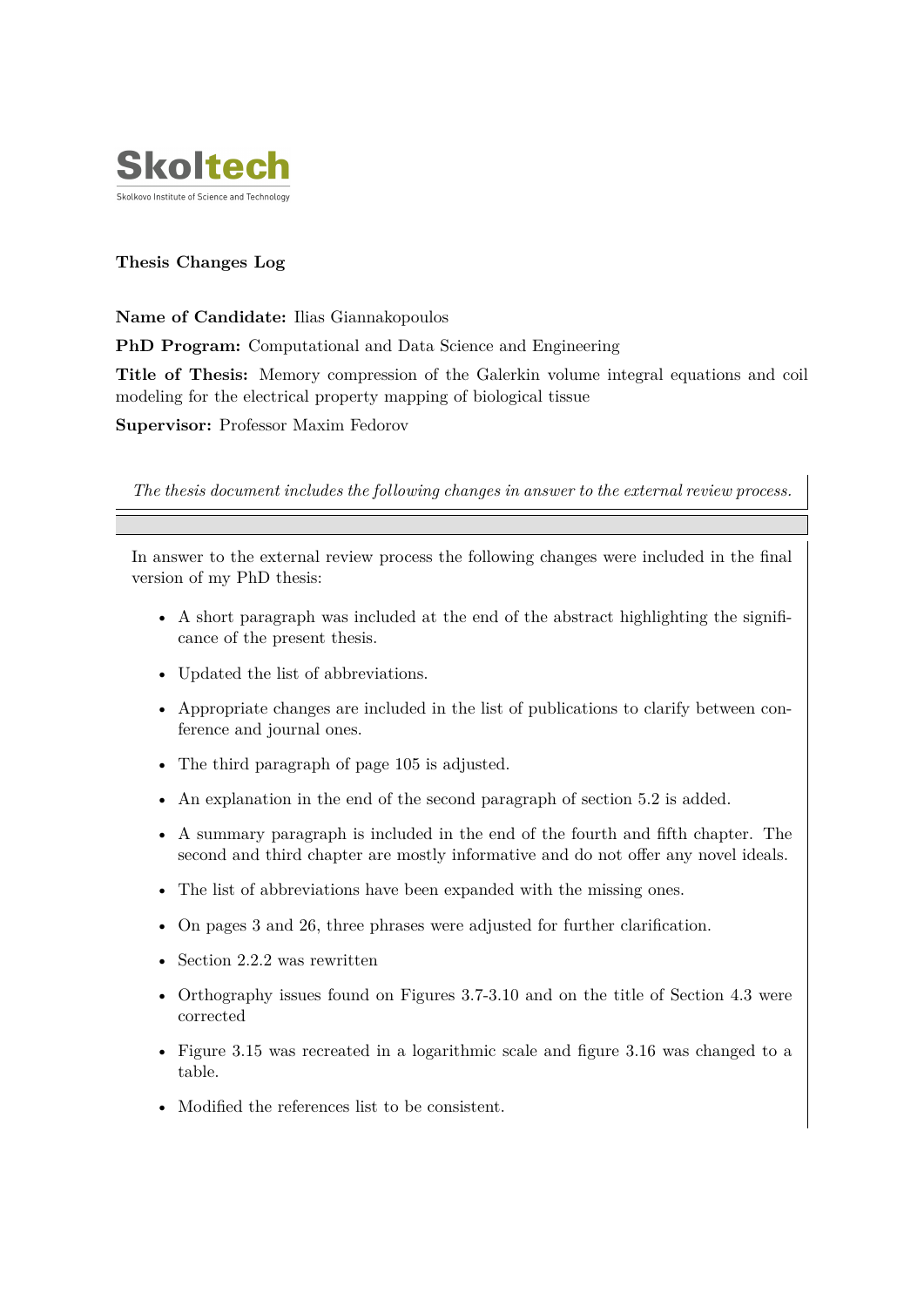- Updated Figures 3.7-3.10 to vectorized format for higher quality and fixed the typos in the captions and titles.
- Equation 2.22 was removed as a duplciate of 2.20.
- A clarification was included in Section 4.1.2, regarding the rank of the CPD.
- Included the equality with zero in formula 4.3.
- Update labels in Figure 4.12, fixed the caption in Figure 4.10 and table 4.5.
- Figure 4.12 was placed after Figure 4.11.
- Included further clarifications for formula 5.5.

Sincerely, Ilias Giannakopoulos

# Individual Replies

## **Prof. Bastien Guerin**

GENERAL COMMENTS: I have read with great interest the thesis of Ilias, which describes in detail some important novel contributions to the field of computational electromagnetics (EM) with an particular emphasis on applications for magnetic resonance imaging (MRI, my field of specialization). The thesis is well written and presents clearly not only the methods developed by Ilias, but also the foundations upon which he built his work (EM theory and, especially, integral equation (IE) methods). For a reader like me, not specialist in IE methods, this was greatly appreciated! This work is very relevant for MRI, and I imagine for other areas (for example, the memory compression work using Tucker decomposition seems well suited to cell phone safety studies, which face similar concerns as MRI safety). It is now becoming clearer that fast safety computations for MRI are going to be essential for patient-specific evaluation of SAR and maybe even temperature. This is especially important as the main magnetic field (and therefore Larmor frequency) keeps increasing to improve the signal-to-noise ration but leads to greater energy deposition in the body (specific absorption rate problem) and non-uniform B1+. On this latter point, and although Ilias does not mention this explicitly in the thesis, it is likely that the fast computation methods presented here can help with the B1+ mitigation problem, for example by designing better coils for UHF applications or bypassing the B1+ mapping process (and calculating them instead). In other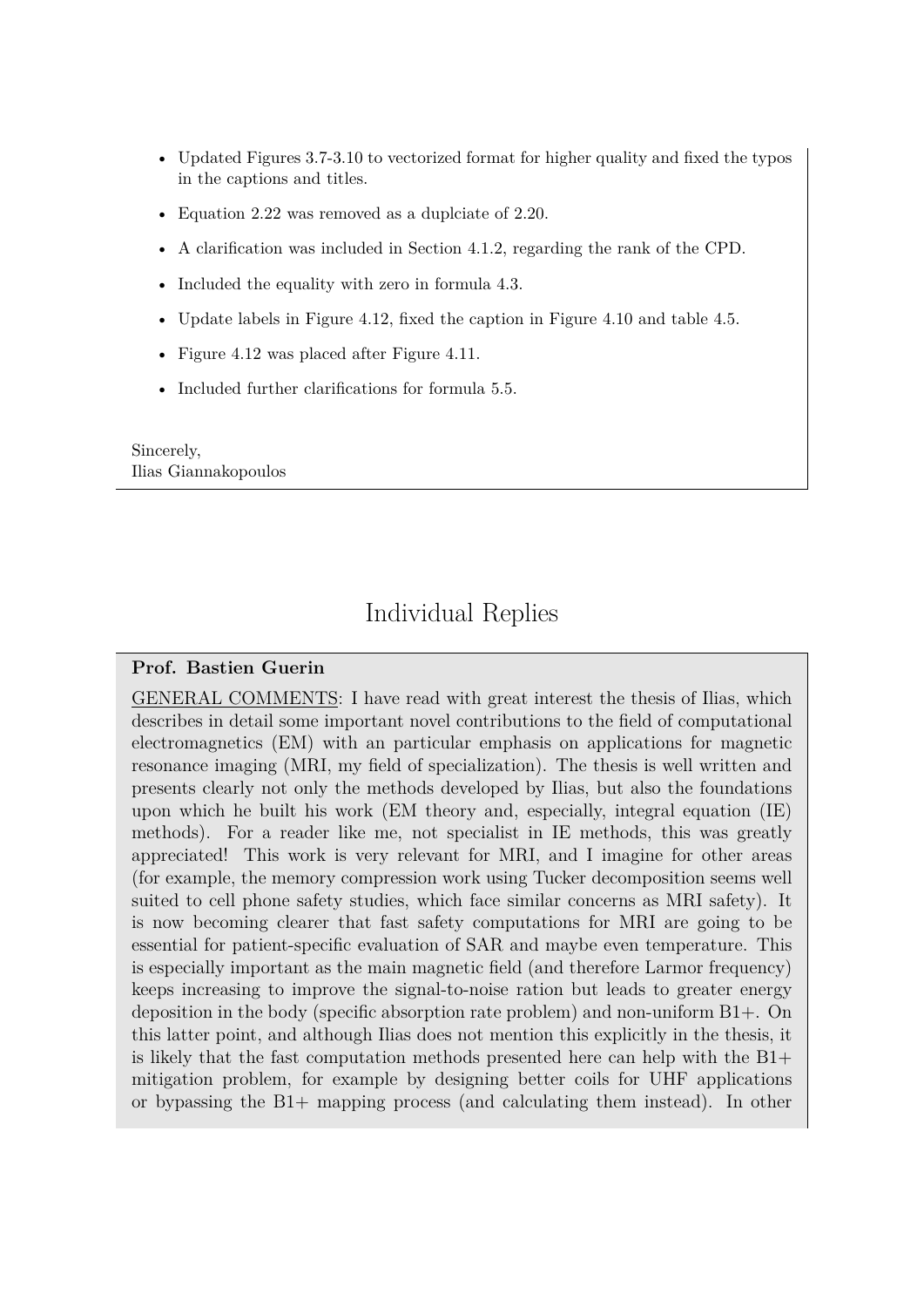words, applications abound for Ilias' work on memory footprint reduction for SIE-VIE methods, and I am therefore confident that his work will receive a lot of interest.

The second part of the thesis is an application of Ilias' fast computation work, whereby the fast solver is used as the forward model (and derivative evaluation) for the so-called general Maxwell tomography (GMT) problem that aims to estimate the underlying permittivity and conductivity maps of a human being using as input 1) knowledge of Maxwell equations as encoded in the IE method and 2) measurement of an RF coil' B1+ maps. Ilias' work is a continuation of the initial idea by Serrales et al, and shows in simulation that GMT can work in principle using an 8-channel 7 Tesla MRI coil. The numerical results are good and it is comforting to see that the regularized method seems to work in principle in a human application (i.e., beyond the simple 4 compartment distribution modeled in Serrales et al). I was a bit disappointed not to see more experimental results however, given that some were presented in Serrales et al and that the coil actually exists. So one of my question for Ilias is: Why was this experimental evaluation not done? I don't suggest doing it for the defense (nor do I think this is a requirement for Ilias to graduate), but I sure would be curious to see how the method fares on a realistic physical phantom and/or a human head. Ilias elegantly shows that  $B1+$  maps can in principle be used to estimate  $\epsilon$  and  $\sigma$ , I expect the unavoidable (and likely large, i.e. 10-20%) discrepancies between simulated and measured B1+ maps to propagate into unavoidable and large  $\epsilon$  and  $\sigma$  estimation errors. Even if this proves true, this would not necessarily be a death blow of the method, since it may be the case that a combination of e, s and possibly other parameters can be more easily estimated and yield adequate contrast in cancer and other diseases. In other words, the ultimate test of the method is not (in my mind) accurate estimation of  $\epsilon$  and  $\sigma$ , but whether or not the method yields good and reliable image contrast in the presence of some disease. I would be interested in hearing Ilias' thought on this matter, maybe we'll have this opportunity at the actual defense. All in all, it is clear that Ilias' work is state-of-the-art and represents the best methodology available to date to estimate electrical properties from MRI measurements – and for this, I congratulate him. **In summary, Ilias' work is excellent and represents the state-of-the-art in both 1) fast computation of EM fields for biomedical applications and 2) estimation of electrical properties from MRI measurements. His peer-**

**reviewed papers are of great quality and the work is eminently relevant. Therefore, I wholeheartedly recommend Ilias to go ahead with his defense, which I look forward to attending. I also look forward to hearing his thoughts on the questions and comments listed above.**

SPECIFIC COMMENTS: Below are some specific comments that may be good to discuss during the thesis defense:

• *LOW MEMORY FOOTPRINT*: The compression factors for the N and K operators are very impressive, even at GHz frequencies. It is impressive that you are able to fit the field computation problem for the entire human body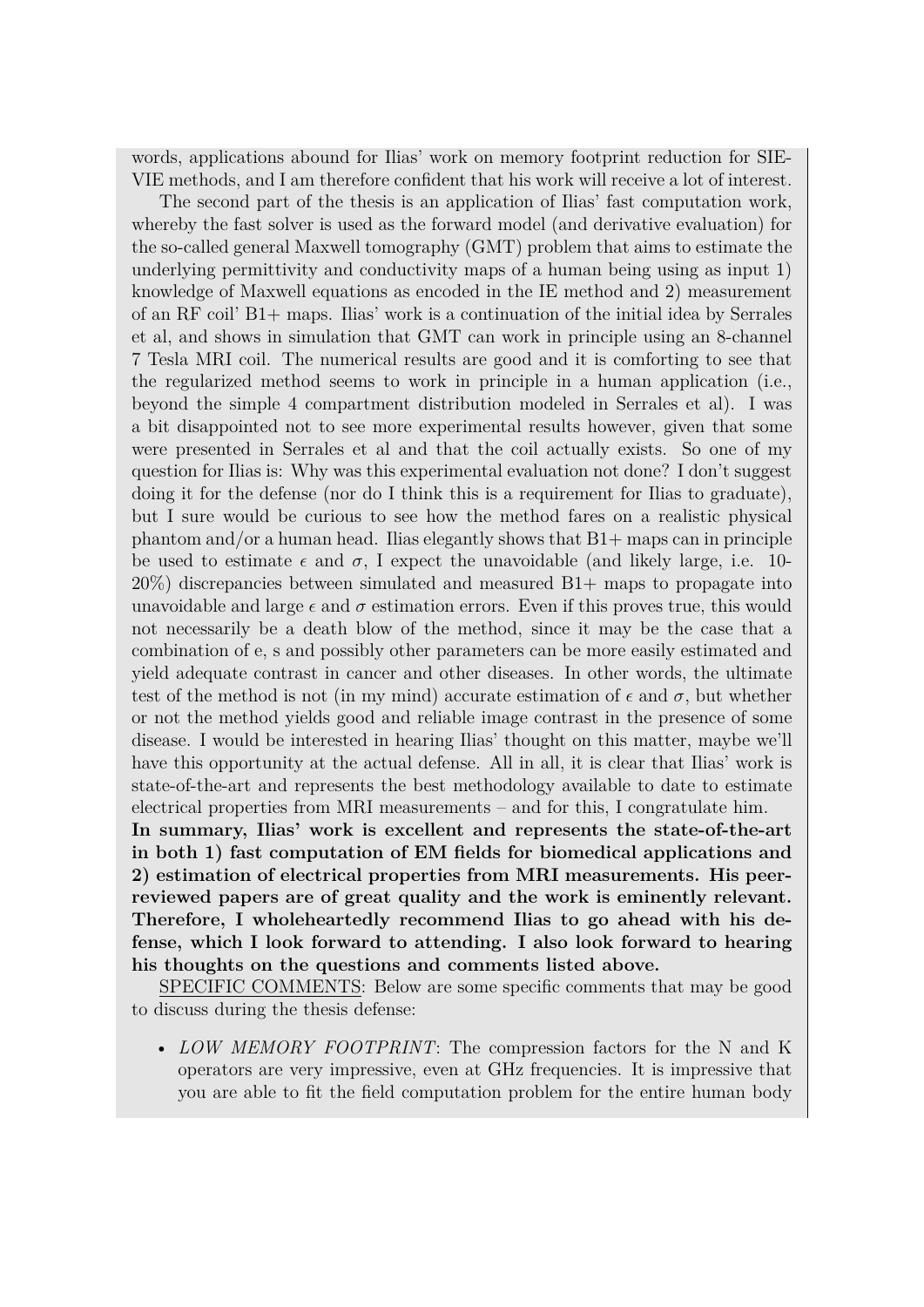model (head to foot) in a GPU, I feel that's an important result.

- *LMF*: I understand that you applied Tucker and CP compression to the PWL discretization problem, do the same results hold for the PWC discretization?
- *GMT*: How do you think the method would fare as the number of coils is increased? Would this help the conditioning of the method, and therefore help control noise better?
- *GMT*: In your paper you write "the combination of transmit and receive field information is sufficient to resolve fundamental indeterminacies related to absolute field phase". What do you mean by this?
- *GMT*: You also write "the memory required to store the N and K operators increases with the number of voxels and could rapidly become prohibitive even for modern GPU's." Is it possible to recontract only the brain? Would that improve the conditioning of the method and the speed?
- *GMT*: "In this work, we used the true EP of the head models to calibrate the current distribution on the coil conductors, which is used to compute the incident fields (see Eq. 11). This step consists of a surface-volume integral equation (VSIE) coupling, which was performed before the GMT optimization." I was a bit confused by this statement, this seems a bit circular... In reality, you don't know the currents. You do mention that in reality, one would have to estimate both the EP and the coil current. Is there enough information content in the  $B1+$  map to achieve this though? As you point out, the recent development by Georgy would allow doing this quickly.
- *GMT*: Your point about the importance of initial guess is well taken. In practice, you could start with a FreeSurfer segmentation that would likely give you an excellent estimate of  $\epsilon$  and  $\sigma$ . This could save you a lot of iterations and improve the chance of convergence to the true solution.

## **Replies**

Dear prof. Bastien,

I would like to thank you very much for carefully reviewing my thesis and for your positive feedback. Your general comments are on point. To clarify a few things, indeed Tucker decomposition is already started being used in the same manner for other IE-based applications, such as in capacitance extraction simulators, among others (references 69-72). Moreover, I hope that the new method will be used for better coil design since the achieved speed-up through GPU programming in tandem with the usage of higher-order basis functions can offer more accurate results very fast.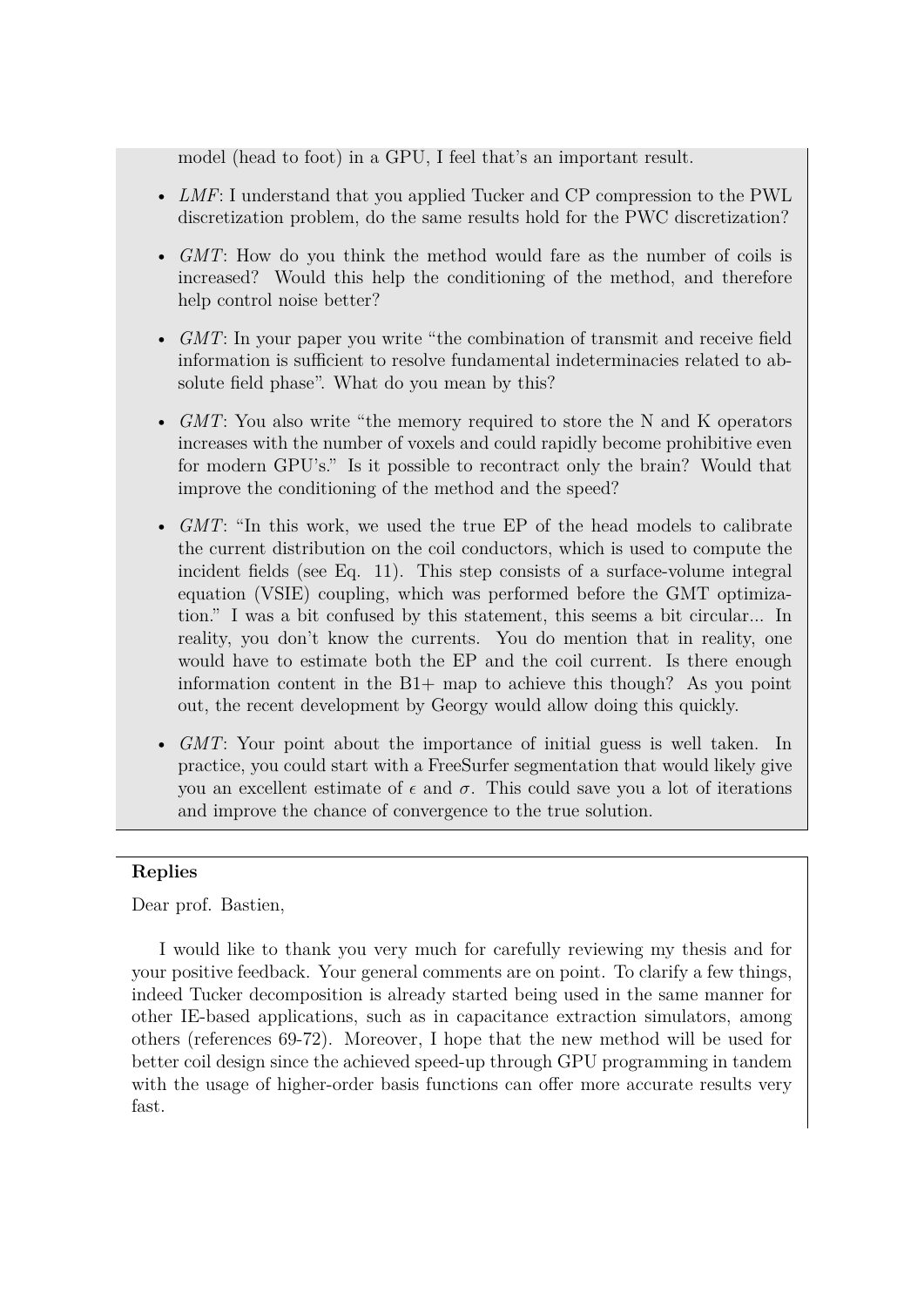Regarding the question in the second part of the general comments, the initial version of GMT was using an unrealistic electromagnetic basis for excitation, to resemble a transmit-receive coil array. This basis provided an excellent set of incident fields, but was hard to design in reality. Therefore, we focused on finding a problem-dedicated coil design, optimal for GMT, and investigate on excitation patterns to yield optimal results. From the results in Figure 5.11 it can be seen that a homogeneous  $b_1^+$  map would not result to a good reconstruction, and "a one port at a time" excitation should be followed (This is happens because of the relative phase information, encoded in the "a one port at a time" approach). This was a necessary step that had to be completed before an in-vivo experiment, for which we are currenly working on, by bulding the head coil in the lab.

Your final comment about the ultimate test of GMT is right. Indeed one of GMT's goals is to detect a tumor inside the brain. Our simulation results, using the new coil desing, shown that this can be done with high accuracy (Figures 5.18-5.19), where a numerical tumor of homogeneous electrical properties (EP) was inserted in a healthy brain. The high conductivity value of the tumor, in respect to the neibhoring tissue, can be detected easily by a method such as GMT. However, I should note that the EP of an acutal tumor are not known with good accuracy (i.e., the tumor might be inhomogeneous), therefore it remains to be seen how good GMT will behave in an in-vivo tumor-detection application.

Please find below the responses for each of the specific comments.

- Solving a whole body problem in *∼* 15 minutes is a really good outcome of the new memory-compression methods. The voxel isotropic resolution is 5 mm, but with the increase in GPU's memory in the last years, and in the future, we wil be able to perform simulations for the whole body at 2 mm. The highest number of unknowns that can fit in a 12 GB GPU is 84 millions, which are enough to for the EM simulation of a human head model with 1mm voxel isortropic resolution.
- The first, fifth and ninth term of the PWL basis function correspond to the PWC terms, thus the memory footprint reduction is the same. Similar results also hold for other VIE formulations (i.e., the flux-based). However, because the required memory for PWC is much smaller, we can already fit EM simulations for models discretized with fine resolutions in GPU.
- As we increase the numbers of coils, we encode additional information for the relative phase of  $b_1^+$ , therefore GMT will be able to reconstruct the EP with higher accuracy. It is important for the coils to produce different  $b_1^+$  maps, otherwise they are redundant. Another key component for noise control is the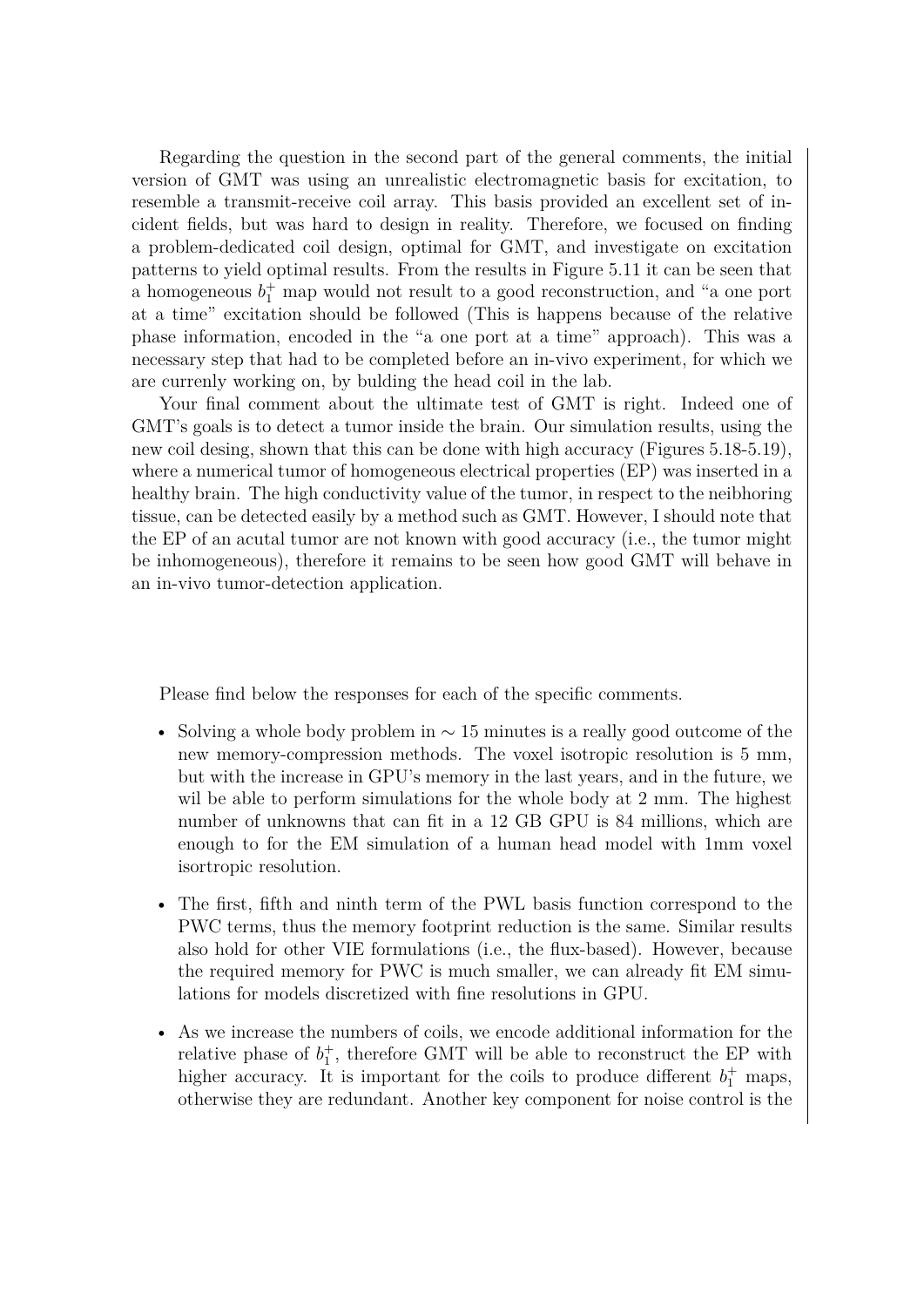regularizer. The match regularizer proposed by Jose is good at this point, but we need to optimize its parameters for optimal performance.

- This statement is related to Local Maxwell Tomography (LMT), an older method, which motivated GMT. LMT is free of assumptions regarding the RF phase, the coil, and field-magnetization structures. LMT solves simultaneously for key functions of the missing RF phase distribution along with unknown electrical properties, using complementary information from the transmit and receive sensitivity distributions of multiple coils to resolve these fundamental indeterminacies related to the unknown absolute phase (reference 372). However, because GMT is coil-dependent, the best approach if we include the receive information as well, will be to solve for each port of the receive and transmit coils and use the MR-measurable quantities to construct a more robust cost-function. This is quite costly because (due to the additional forward problems), thus we focus only on the 8-port receive transmit array, which can be parallelized in a (at most) 8 GPU server.
- This a very good comment. Indeed we can focus only on the brain when comparing the  $b_1^+$  in the cost function, but we have to solve for the whole head, due to the global nature of Maxwell's equations to retrieve the correct  $b_1^+$  in the brain. Thus, the speed will not increase. However, the conditioning might greatly benefit in an in-vivo experiment, because we will neglect the  $b_1^+$  values in the skull region which are not very accurate. Actually, in the experiment with the cylindrical phantom, we neglected the surrounding plastic, because the  $b_1^+$  values were very noisy there, thus improved the conditioning and were able to perform the reconstruction. Finally, the speed will greatly increase using the methods from the first part of the thesis, if we solve for finer resolutions.
- I apologize, my comment is not entirely clear. The initial version of GMT is using only VIE and not the coupled VSIE. Therefore, GMT needs a set of incident fields and the  $b_1^+$  to work. This is straightforward when using an EM basis because the incident fields are independent of the EP of the scatterer. However, when using an actual coil, the coil currents change depending on the EP of the load, thus the incident fields produced from these currents to the load.

To compute these incidents fields correctly we need to use the VSIE solver once before GMT, to incorporate the coil currents' alternations that appear due to the presence of the body. By considering the EP of the body known, we solve the coupled problem and compute the correct coil currents, and with them the resulting incident fields. It is evident that this method, although good and quick for simulation studies, cannot be used for in-vivo experiments, where the ground truth properties are not available.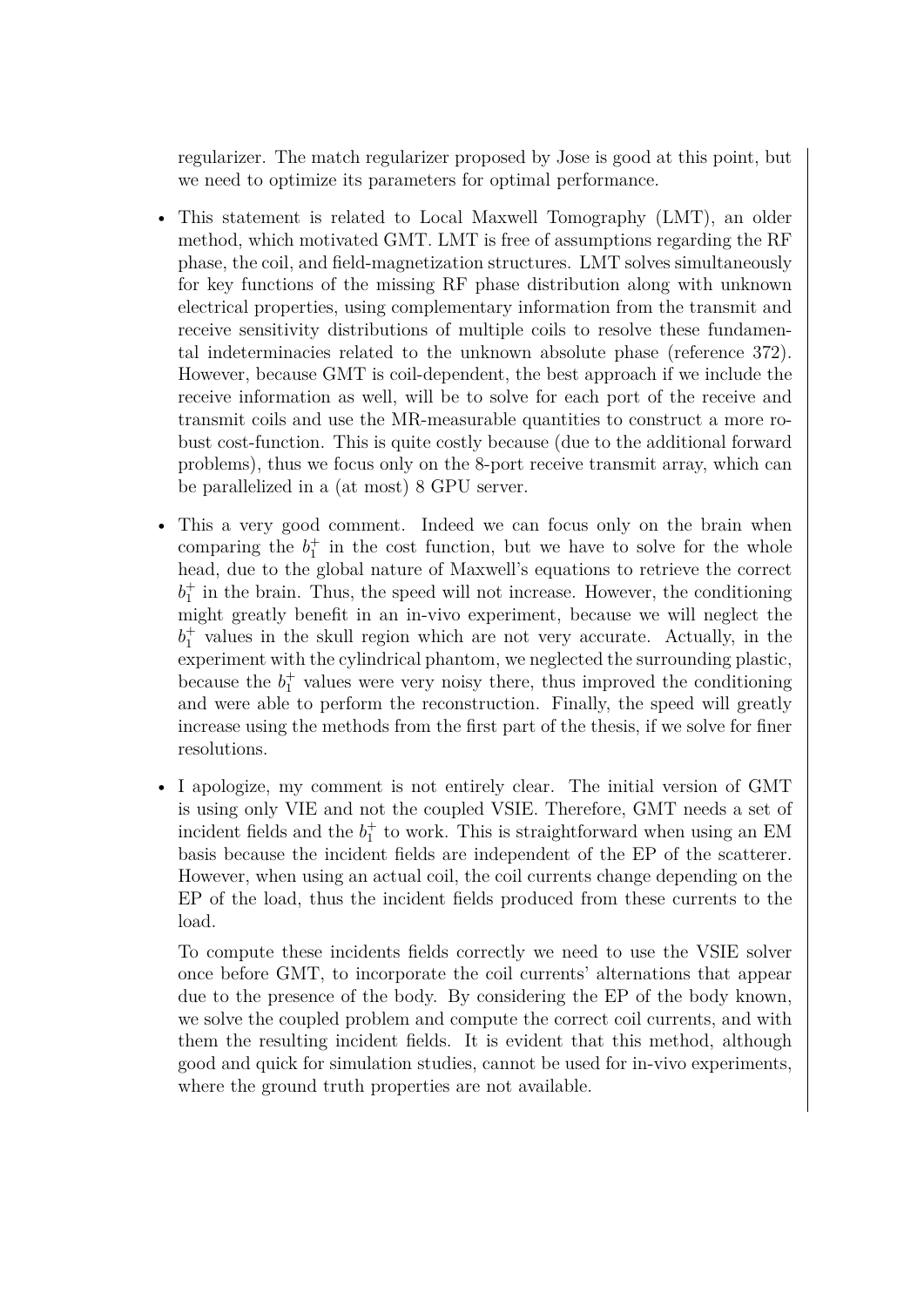In the new (under-work) version of GMT, the VSIE solver will be used, where only the voltage at each coil port, and the  $b_1^+$  are needed. Specifically, in each iteration, after the update of the EP, the coil currents will also be updated. A simpler way to think about it is, multiple VIE solver solutions, with different incident fields each time. The reason we didn't use the VSIE solver approach yet, was because it was quite slow, with the available method in MARIE, to run hundreds of times. Thankfully, with Georgy's input, the pFFT projection would allow for much quicker use of the VSIE solver, since the precorrection and projection are only geometrical, and have to be computed only once for each individual inverse problem, while the time footprint of the forward problem is similar to the pure VIE one.

• Thank you very much for this input. I did not know about FreeSurfer. It seems that is well-suited for a good initial guess generator and can help accelerate GMT significantly. Alternatively, we were thinking of deep-learning approaches in a tensor-to-tensor translation fashion  $(b<sub>1</sub><sup>+</sup>$  to EP). During the thesis pre-defense, I had a discussion with prof. Ivan about such techniques where he suggested a very interesting approach. Basically, to learn the inverse problem's behavior by using values of gradient after a small number of iterations of GMT, instead of attempting to learn the highly non-linear inverse form of Maxwell's equations. The deep learning methods in this area are very new and we are currently investigating, in parallel with the in-vivo experiment setup.

I appreciate your recommendation for a formal thesis defense. Your comments and assistance provides significant help and great motivation for this research.

Sincerely, Ilias Giannakopoulos

## **Prof. Shaoying Huang**

The thesis is well structured and carried good scientific quality. The main contributions are a memory foot print reduction for FFT-based volume integral equation method (VIE) based on piecewise linear basis function (PWL) for magnetic resonance imaging (MRI) safety, and RF coils designs that favors one type of the algorithms for magnetic resonance electrical property tomography (MREPT) called global Maxwell tomography (GMT).

The topic exactly reflects the actual content of the dissertation

Based on the presented data, the methods employed to attach the problems are effective.

For the two problems this dissertation is tackling, one is a fast calculation of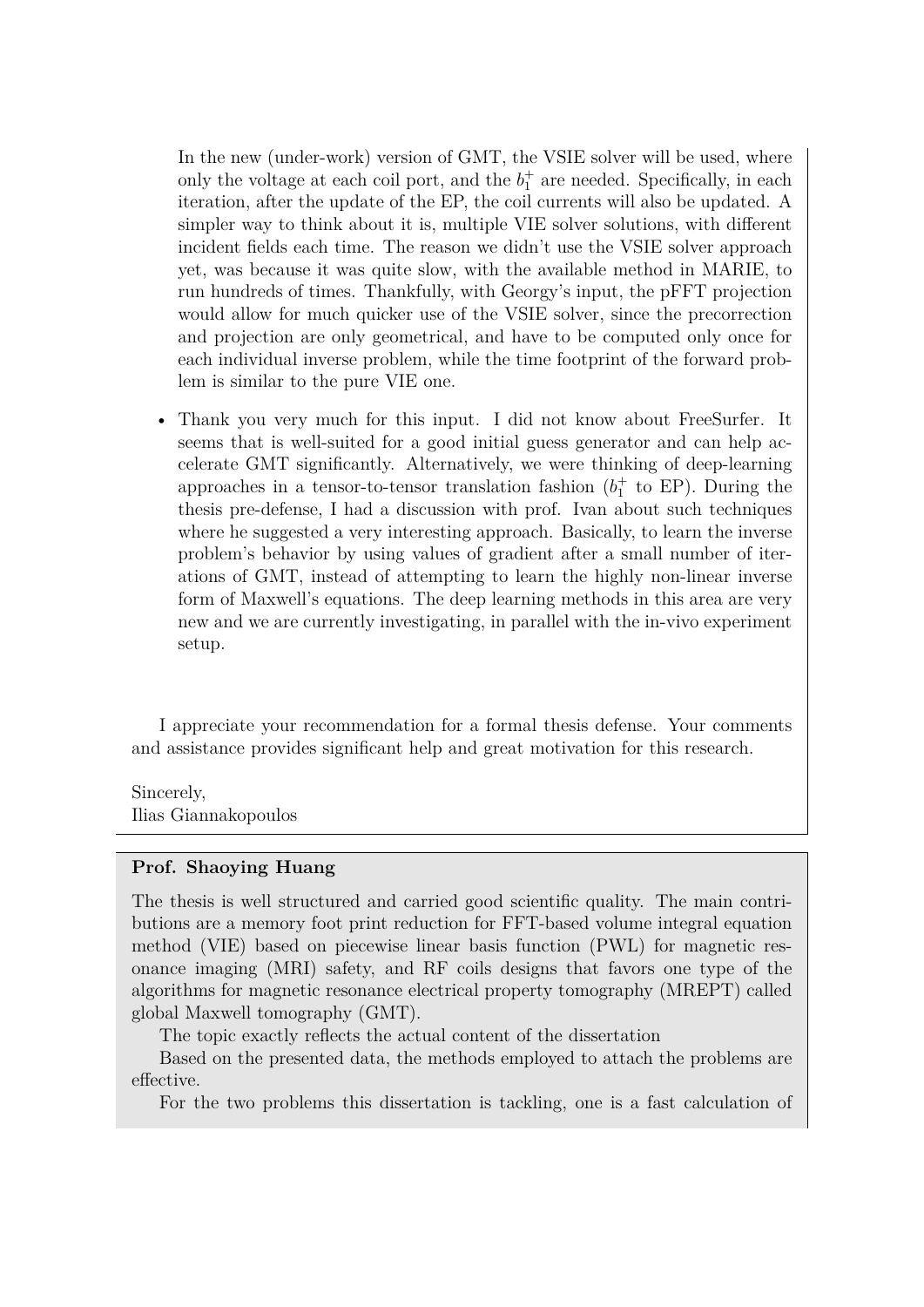electromagnet (EM) field in an MRI setup to evaluate MRI safety and the other is the design of a more realistic RF coil for the MREPT method, GMT, they are both important problems in MRI. In terms of the solution, for the first problem, using tensor decomposition for compression has shown the effectiveness to reduce the memory footprint of a VIE with a higher order, which accelerate the calculation of EM fields in an MRI setup for MRI safety. For the solution of the second problem, the coi design is both practical and favors the GMT algorithm for MREPT.

The publications are in good international conferences and journals.

- 1. **Abstract**: The significance of the thesis can be added as a third paragraph to the abstract
- 2. List of publications: separate conference papers and journal papers; highlight your name
- 3. In the introduction of chapter 5, adding more specific characteristics of excitation that will favor GMT, i.e. the characteristics of the field distribution of the RF coil, will make the introduction clearer. The location could be paragraph 3 on page 105.
- 4. In chapter 5, I understand that a cylindrical 8-channel transmit-receive triangular loop array is designed, based on a previous design [119, 120]. However, the reason of choosing this design is not clear to me. Please add an explanation on this at the beginning of section 5.2.
- 5. Add a summary to each chapter will make the thesis easier to read.

# **Replies**

Dear prof. Shaoying,

I wholeheartedly thank you for carefully reviewing my thesis and for your positive feedback. Please find below the responses for each of the issues you found on my thesis.

- 1. A short paragraph was included at the end of the abstract highlighting the significance of the present thesis.
- 2. The appropriate changes are included in the list of publications
- 3. The mentioned paragraph is adjusted accordingly. Our focus resolves around coils that can produce distinguishable (orthogonal)  $b_1^+$  maps from each channel since they favor GMT's cost function, thus the triangular coil designs.
- 4. I apologize. The main reason behind such coil design is because they can be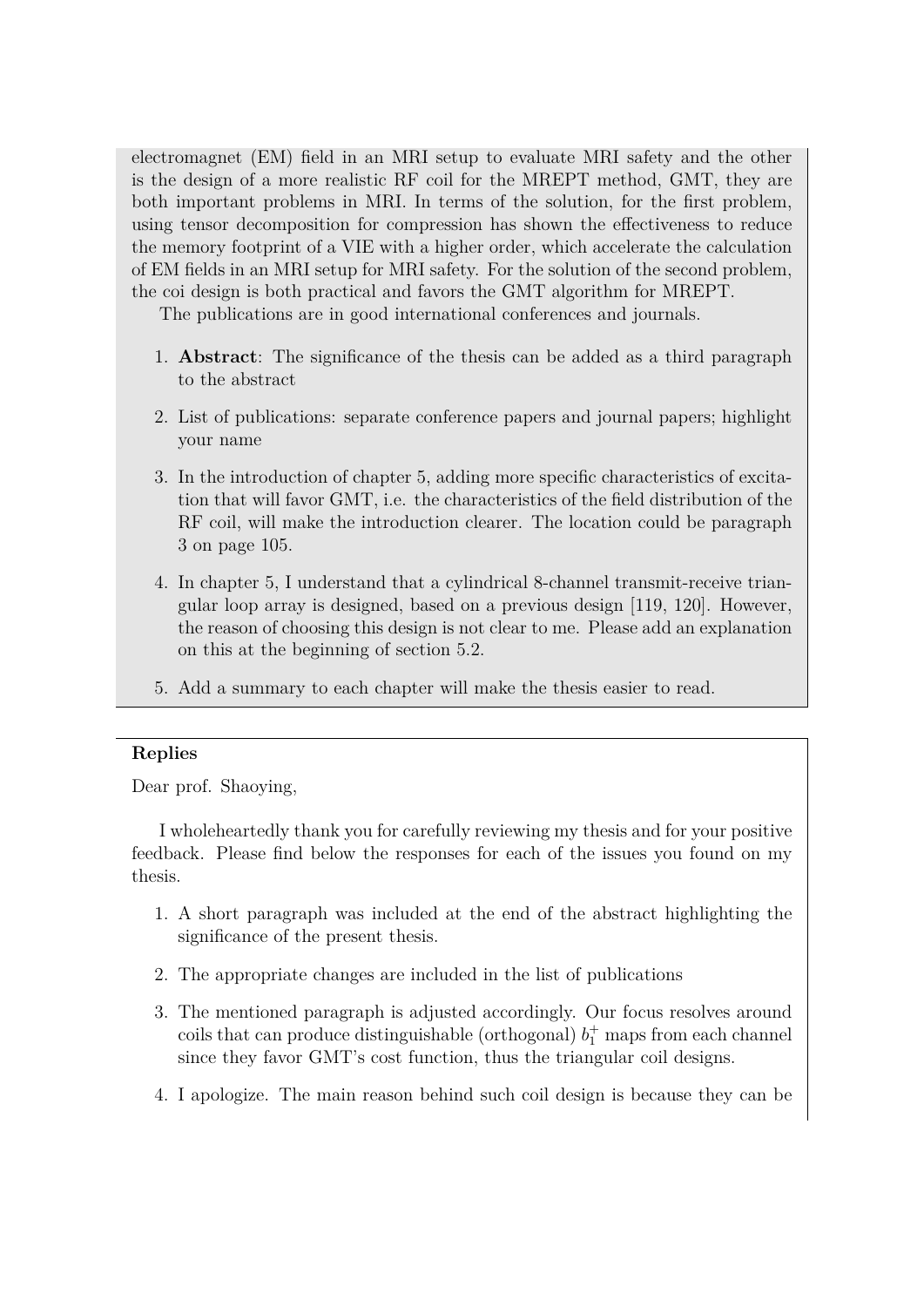highly decoupled and produce strongly diverse  $b_1^+$ , favorable for GMT's cost function. I have included this explanation in the end of the second paragraph of section 5.2

5. Thank you very much for this input. I included a summary paragraph in the end of the fourth and fifth chapter. The second and third chapter are mostly informative and do not offer any novel ideals. I kept this paragraphs short, since a more clear description of the contributions of the thesis is provided in the sixth chapter, thus, an extended description will be redundant.

I appreciate your recommendation for a formal thesis defense. Your evaluation provides great motivation for my research.

Sincerely, Ilias Giannakopoulos

#### **Prof. Maxim Panov**

The considered thesis targets the important area of developing computationally efficient methods for solution of integral equations with applications to MRI. Overall the thesis is very well-written. However, I find that while the amazing work was done on covering the necessary basics on physics and computational math, the structure can be improved by explicitly highlighting parts which constitute author's personal contribution. Currently, it is relatively hard to distinguish between existing developments, own experiments with standard methods and actually novel results. It doesn't diminish the significance of the main results on speeding-up solving integral equations with tensor decompositions and modern computational architectures.

The thesis topic is very relevant as it targets the important area of biomedical engineering and the results are very practical. The content well corresponds to the title, in particular Chapter 4 summarizes some most important results on memory compression. I appreciate usage modern and efficient methods for the tensor decomposition such as Tucker and CP decompositions. They are very natural solution for the considered problem. Also, the usage of GPUs for speeding up the computations is an essential part of the developed approaches and highlights the nice interplay of this research between computational techniques and their parallelization on modern hardware.

Finally, the results of the thesis research are important both from the perspective of the computational science and for the considered applications in MRI diagnostics. The publications summarizing the results were published in the well-reputed journals and conference proceedings including 2 publications in Q1 journals. Thus, the quality of the publications well supports the overall good scientific quality of Ilias's thesis research.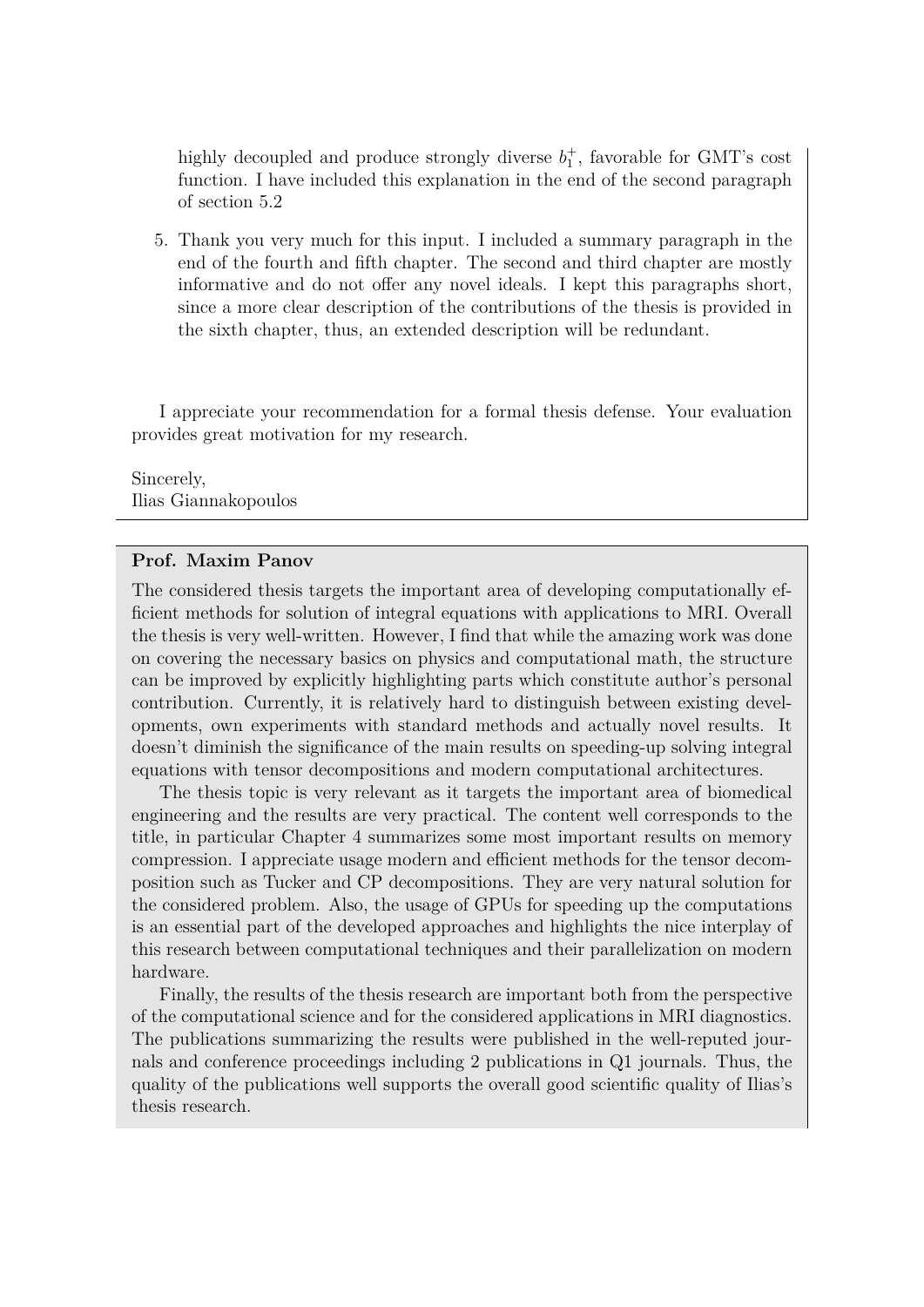While I have overall positive opinion about the research contents of the thesis I think that the text deserves some improvement. The list of suggestions which should be incorporated in the final version of the manuscript:

- 1. The Section 2.2.2 is slightly sloppy in terms of mathematics, confusing functions and distances, not defining the objects, ...
- 2. Some of the figures have low resolution, for example figures 3.3? 3.7-3.10. It would be great if it is improved. The best way is to do vectorized pictures where possible.
- 3. [page 22] Equations 2.20 and 2.22 duplicate each other, only one should be left.
- 4. [Section 4.1.2] The accuracy epsilon depends on the rank r. From the text one may deduce that for any r arbitrary epsilon can be achieved.
- 5. Misprint in the title of Section 4.3.

To sum up, I think that the issues found do not decrease the scientific quality of the thesis and Ilias Giannakopoulos deserves to be awarded with Skoltech PhD degree.

#### **Replies**

Dear prof. Maxim,

I wholeheartedly thank you for carefully reading and reviewing my thesis and for your positive feedback.

Regarding your first comment, "the structure can be improved by explicitly highlighting parts which constitute the author's personal contribution.". All results in chapter 4 and chapter 5 are my own and novel because they are based on the new tensor decomposition-based approaches (Ch.4) and the new RF coil designs for GMT (Ch.5). Results in Chapter 3 are also mine, in the sense that I coded the relevant integral equation formulations and designed the experiments myself. However, they do not contribute anything novel in the scientific community, because the methods have been developed by others in the past. They are included for information and understanding purposes, i.e., results in the SIE section are useful to understand the behavior of the RF coil used later for GMT, while results in the VIE section are key to understand the novel tensor decomposition-based methods. An exception is the comparison result presented in section 3.2.4.

I understand that this might be confusing when first reading the thesis, therefore I changed section 1.2 "thesis structure and contribution section" slightly, to explicitly mention which of these results are novel contributions and which are not.

Please find below the responses for each of the issues you found on my thesis.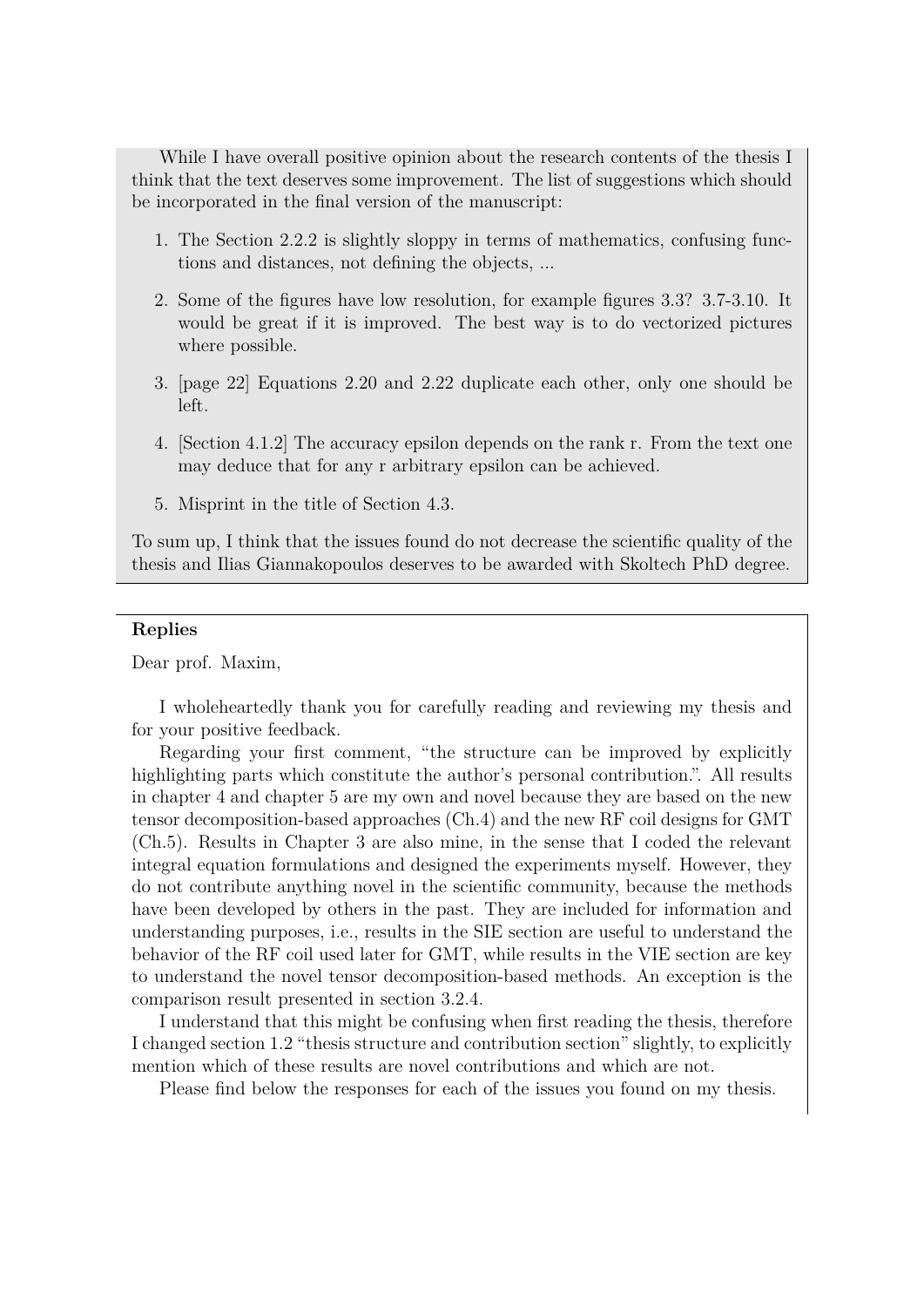- 1. Indeed the section 2.2.2 was sloppy and had serious mistakes. Prof. Sergey also mentioned that. I corrected it and tried to clarify what was missing.
- 2. Thanks for pointing this out. Figures like 3.7-3.10 were meant to be vectorized, but it seems that I changed their analysis while editing them. I have updated them to .eps format and they look much better now. For figures like 3.3, because they are hand-crafted by me with an external program, it was not possible to vectorize them.
- 3. Yes, the equations replicate each other. I have deleted equation 2.22 and changed the relevant text accordingly.
- 4. This is indeed confusing. I rewrote the text to make it clear that the rank depends on the prescribed accuracy.
- 5. Thank you for noticing this. The title is fixed now.

I appreciate your recommendation for a formal thesis defense. Your evaluation provides great motivation for my research.

Sincerely, Ilias Giannakopoulos

## **Prof. Nikolay Koshev**

Thesis background

Magnetic Resonance Imaging (MRI) is a powerful and very elegant technique of tomography applied to organic matter (human body tissues). The MRI technique use the fact that organic tissues are transparent with respect to magnetic field, which allows usage of rather strong magnetic fields (1-7 Tesla) in order to obtain a good resolution of tomography. The medical research needs, however, better resolution, which can be reached by application of the greater magnetic fields. Application of the field with the magnitude greater than 7 Tesla, however, has some issues both in terms of safety and computational needs. First of all, the greater field needs application of high frequency RF fields, which can lead to damage of the tissues. The design of the coils demands new techniques for precise mathematical modelling (simulation; of EM fields. Secondly, the greater resolution needs too much memory for processing the data, needs application of high frequency RF fields, which can lead to damage of the tissues. The design of the coils demands new techniques for precise mathematical modelling (simulation) of | EM fields. Secondly, the greater resolution needs too much memory for processing the data, which makes it hardly usable with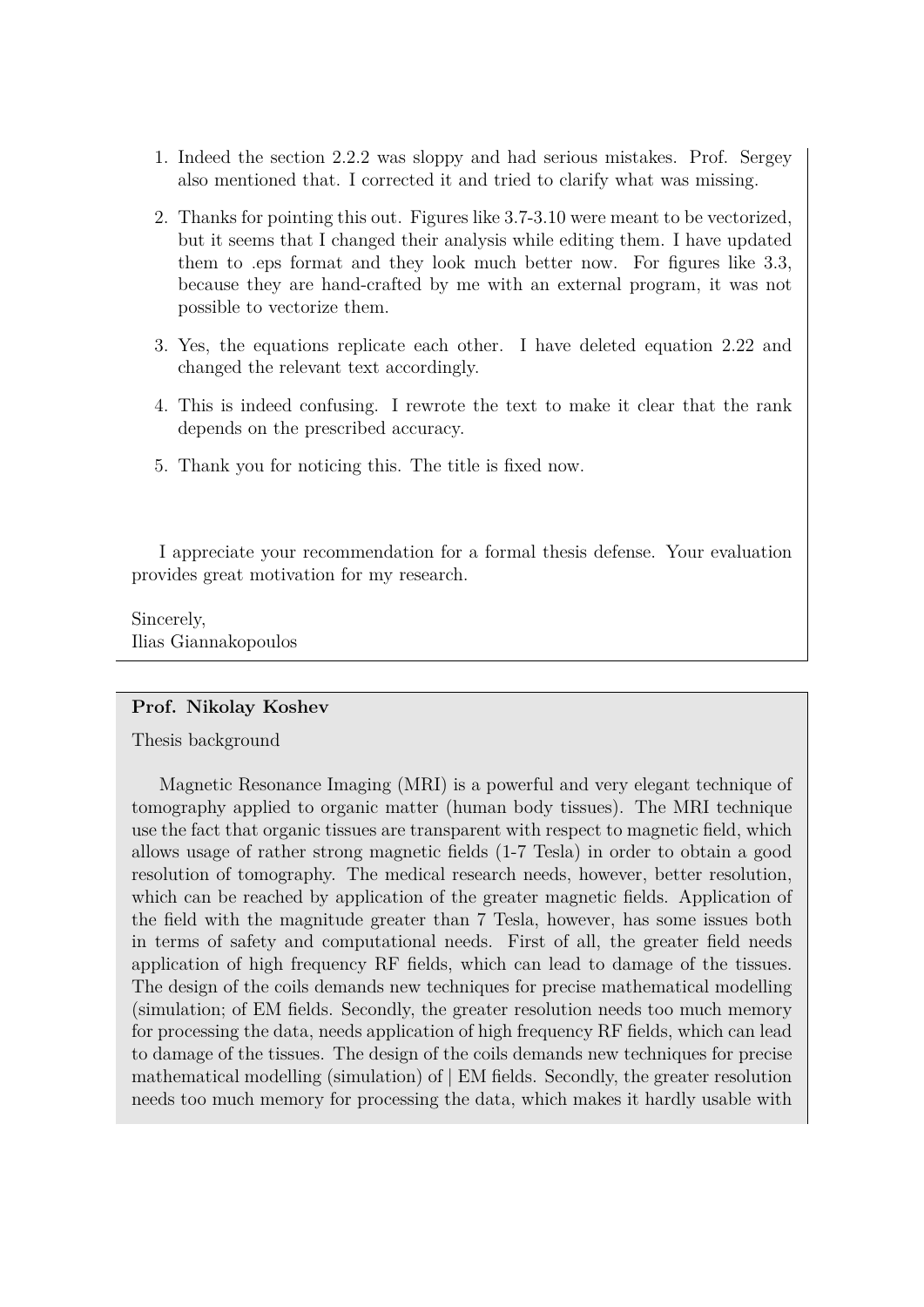GPUs. Thus, greater resolution demands also new techniques of compression and fast and economic computational algorithms.

The thesis is devoted to two main problems, arising in high-resolution MRI:

- development of anew memory-efficient algorithms for the execution of the electromagnetic simulations via FFT-based volume integral equations method;
- Investigation of the problem- and person-dedicated RF coil design for efficient Global Maxwell Tomography (GMT).

Both problems are undoubtedly actual and highly needed by both medical and scientific societies.

Structure of the thesis

In terms of the structure, the thesis is divided into six chapters including the conclusion. The first chapter is an introductory chapter and contains a very global description of the problems being under consideration in the thesis, the review of the literature and state-of-the-art of the area being under consideration. The review of the literature and state of the art are given in a very sophisticated and clear manner. The text is a good causal structure and given in a form which is very easy and interesting to read.

The second chapter gives a structured consideration of the electromagnetism theory related to the research of the thesis. It starts with the Maxwell system, its forms and some fundamental : theorems of electromagnetism. After that, the wave equations and the surface and volume equivalence principles are being under consideration. The chapter finishing with a brief review of some computational methods and techniques taking part in the EM simulations. In my opinion, the chapter is very good although it does not contain the application of the considered — theoretical base to the MRI in order to show reader the physics of MRI in a sophisticated way. Despite that fact, the chapter is very accurate, mathematically strict and gives information ina clear and understandable way.

The third chapter is devoted to full review of the Integral Equations method, its specificity and particularity in application of it to EM simulations. The chapter starts with Surface Integral Equations (SIE) and continues with Volume Integral Equations (VIE) and Volume-Surface Integral Equations. The descriptions of SIE and VIE methods take the main part of the current chapter and are considered in a very detailed way. Some examples of VIE simulations and its analysis finish the chapter. The chapter is made with high accuracy and is easy-understandable.

The fourth chapter is devoted to the review of methods for the memory footprint reduction of the tensors appearing in FFT-VIE methods, and to the presentation of a set of novel matrix- vector product implementations. All implementations are given in form of algorithms, which is useful and helps to understand the methods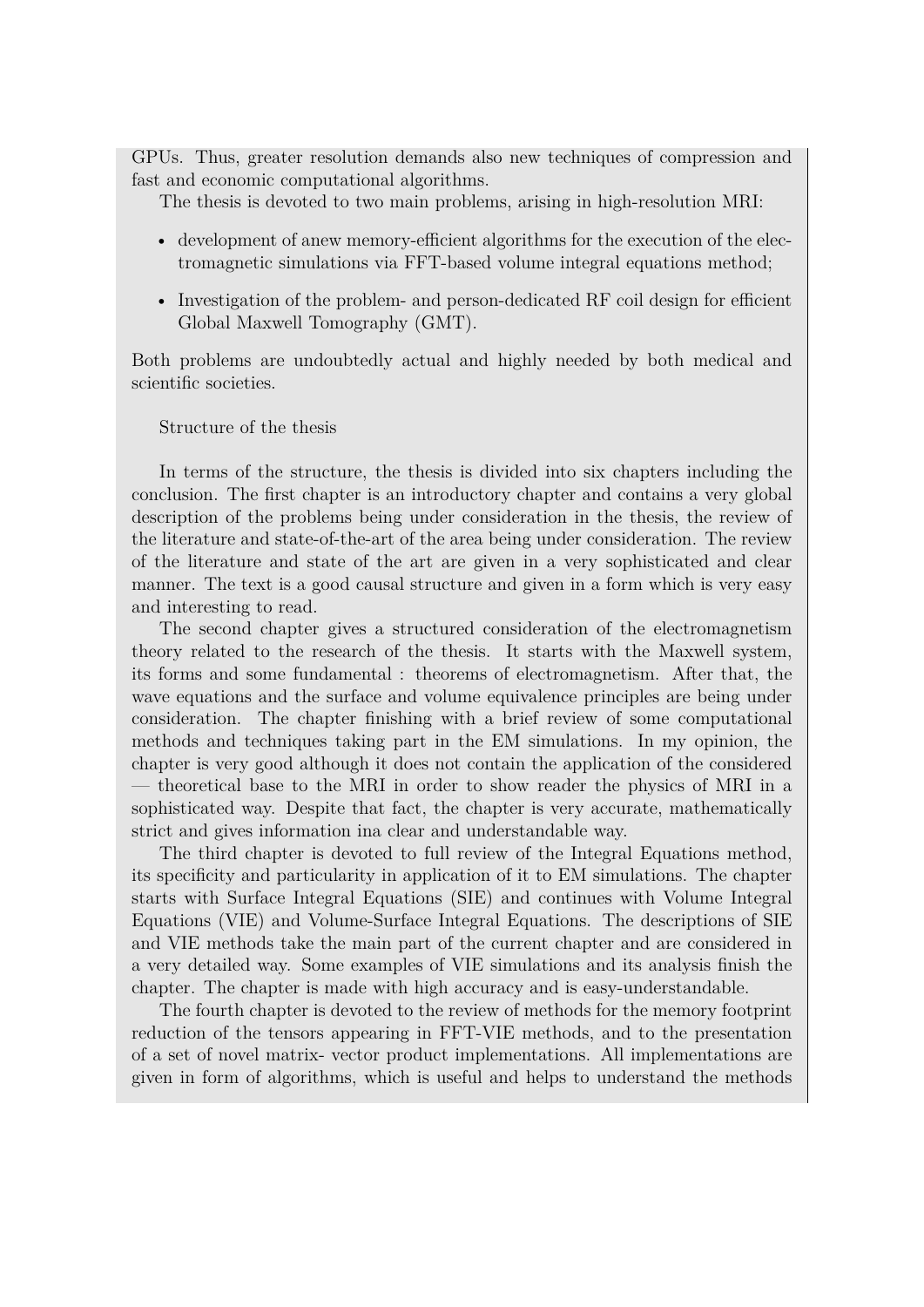better. The chapter finishes with a set of numerical experiments demonstrating pros and cons of proposed methods.

The Fifth Chapter is dedicated to the investigation of GMT's performance with realistic RF coils, in simulation, for the EP reconstruction of tissue-mimicking phantoms and more complex structures such as highly inhomogeneous human head models. The chapter starts with consideration of GMT and continues with the statement of the optimization problem for design of RF coils. The chapter also shows a big number of numerical experiments and their results showing applicability and usefulness of the proposed methods.

The last chapter gives the conclusion, some discussion and claim of the future research. The conclusion is clear and relevant to the research and results of the thesis.

### Specific comments

The objective of this section is to provide several specific comments and recommendations on how to improve the quality of the presentation. The provided comments are not critical and mostly related to some inaccuracies in the thesis appearance.

- 1. The formula (4.3): orthogonality commonly means equality of the inner product to zero.
- 2. Some inaccuracy in Figures presentation:  $4.5$  the time should be given in seconds, as caption says; 4.10 — description states comparison with traditional approach (FFT-JVIE): while the labels on Figure are "Tucker" and "HOSVD"; 4.12 is hardly understandable because of absence of the labels near each picture; also, 4.12 presented before fig. 4.11; it's also hard to find any difference on the figure 4.11. Obviously, it should be like that but it might be better to present, for example, logarithm of difference in modelling with different algorithms.
- 3. At the start of the section 5.1 author says that since GMT is noised inverse problem and thus, the regularization should be applied. It is not true: a lot of inverse problems with noisy input can be solved without regularization. For example, the inverse Radon transform does not need any regularization. In order to claim the need for regularization, the ill-posedness should be proven or cited.
- 4. The formula (5.5) is, first of all, not the equation, and, secondly, should be clarified. Does it use the finite-difference Laplacian  $(\Delta_q)$ ?

Summary and conclusion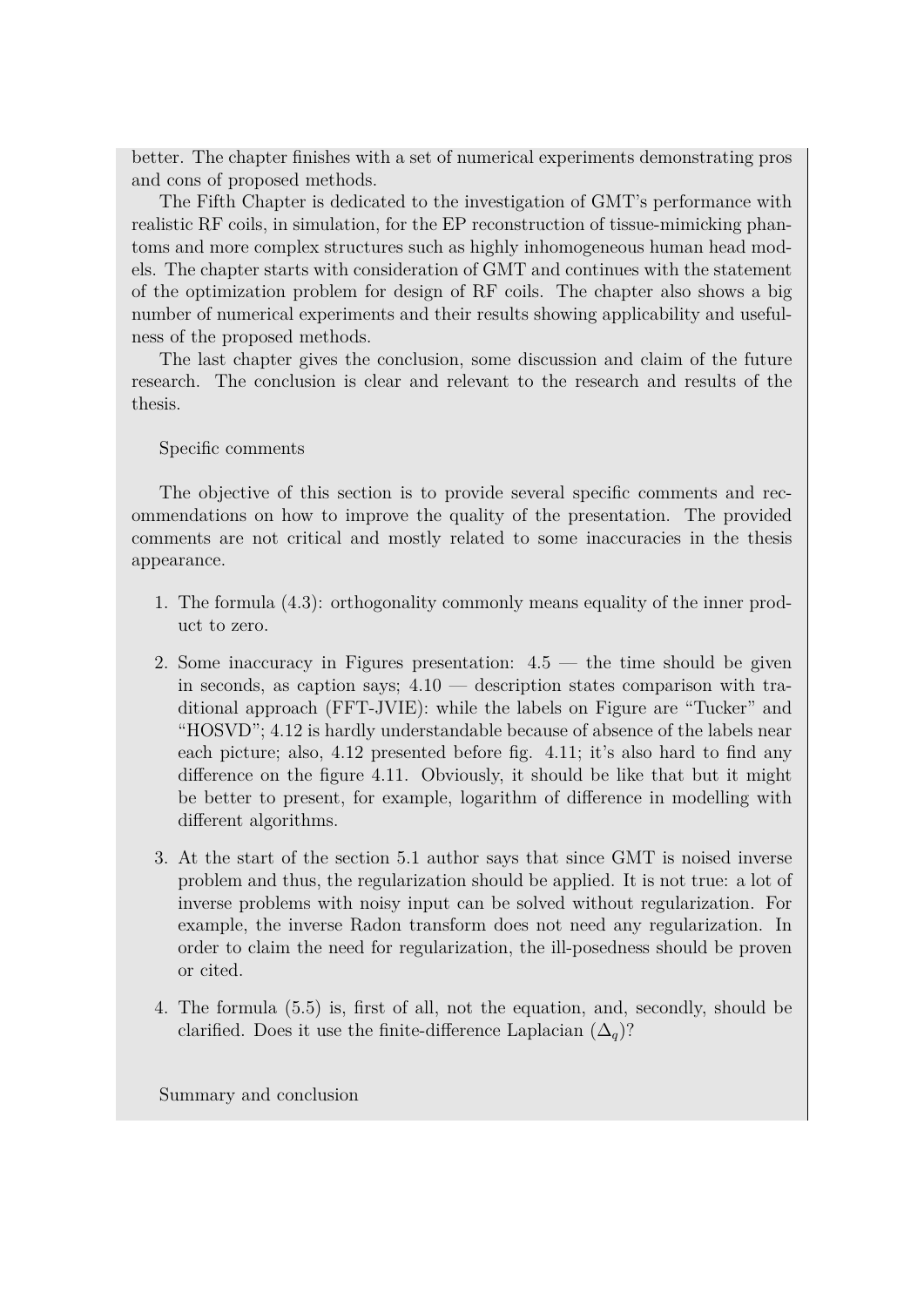In my opinion, the thesis is a very sophisticated work which shows high level of the researcne-due to the following statements:

- The topic of the thesis is relevant to its actual content.
- The thesis contains a big and accurate research on the state of the art methods enc algorithms, which guaranties that all methods used in the thesis are fresh and relevan- to the problems.
- The results of the thesis are actual and undoubtedly scientifically significant anc relevant to international level and current state of the art.
- The research is devoted to the applied problems and considered in realistic way with realistic parameters, which automatically makes the results applicable and highly demanded by scientific and medical societies.
- During the research, author of the thesis published several high-quality publications in known and highly regarded journals.

The thesis seems to present a novel work, which value for scientific and industrial modelling is doubtless high. The research presented in the thesis is definitely actual and refers to contemporary results in the area. Despite some insignificant inaccuracies in the thesis appearance, the research is interesting. Adthor of the thesis definitely proved his ability to perform a research and to achieve high-rated scientific results. I am glad to recommend the thesis to the defense.

# **Replies**

Dear prof. Nikolay,

Thank you for your very precise and careful review of my thesis and your positive feedback. Please find below my responses for each of your specific comments.

- 1. Thank you for the precise comment. Indeed the equality with zero is missing in 4.3. I have included it.
- 2. Thank you for all these detailed comments. I have tried to fix most of them in the revised thesis.
	- The caption in Table 4.5 was changed to be consistent with the rest of the table.
	- The caption is changed to HOSVD and HOSVD+CP. Figure 1 below shows the relative error between the traditional approach and the tensor decomposition-based methods, namely HOSVD or HOSVD+CP decomposition.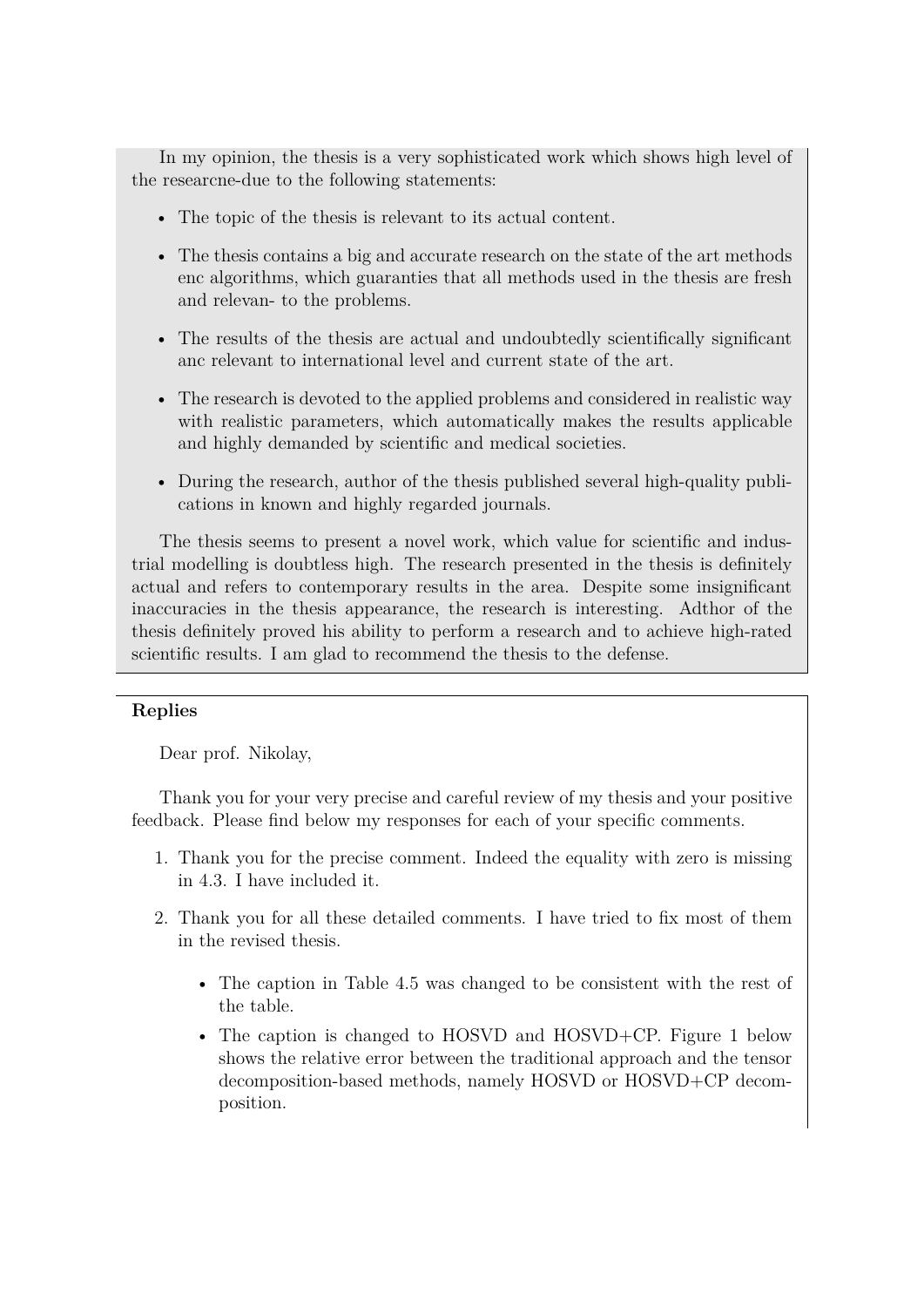- Labels are included now in Figure 4.12.
- The numbering is now fixed.
- Figure 4.11 aims to give a qualitative comparison between the tensor decomposition-based methods and the traditional approach. For a quantitative comparison, Figure 4.10 gives the relative error. I am including here a picture of the logarithm of the absolute difference for the sagittal cut and the absorbed power, but it does not offer any additional conclusion to those that we can extract from Figure 4.10.
- 3. I apologize. Indeed the wording in not proper in this form. The reconstruction of the EP, from noise-free  $b_1^+$  maps is possible without the regularizer. However, when we corrupt the  $b_1^+$  measurements with additive noise, GMT starts fitting the noise after a few iterations and converges to a noisy map of electrical properties (Fig. 9 of reference 4). Therefore, the usage of a regularization term is key for reconstructing the electrical properties from noisy inputs.
- 4. Thank you for this comment. The "equation" term was removed and replaced with "formula".  $\Delta_q \epsilon$  represents the absolute difference of the complex electrical properties between neighboring voxels, and *q* is the direction (either *x, y* or *z*). It is not related to the Laplacian. I am including a more detailed explanation for the regularizer here, and I am referring to reference 4 for an even more precise explanation.

The regularizer acts on the finite-difference approximation of the electrical properties along each axis  $|\Delta_q \epsilon|$  for every voxel:

$$
f_M(\Delta_q \epsilon) = f_S \circ f_{TV}(\Delta_q \epsilon) = 1 - e^{\beta \left(c - \sqrt{c^2 + |\Delta_q \epsilon|^2}\right)} \tag{1}
$$

where  $q = x, y, z$  and  $\circ$  is the composition of the following

$$
f_{TV}(x) = \sqrt{c^2 + |x|^2} - c, \quad f_S(y) = 1 - e^{-\beta y} \tag{2}
$$

The first function is a continuous relaxation of  $L_1$ -based total variation. The second function is a saturation function that causes the output to be bounded between 0 and 1. This is a key component of the regularizer since for large jumps between neighboring electrical properties, the saturation causes the differential dependence of the regularizer on the magnitude of the jump in EP to vanish. Simply, the regularizer leaves large transitions in EP unperturbed. The "large" jump is chosen by picking the constants *c* appropriately. Moreover,  $\beta$  is used to specify the desired sensitivity to changes in EP, by defining

$$
\beta = \frac{c^2}{v^2 \sqrt{c^2 + v^2}}\tag{3}
$$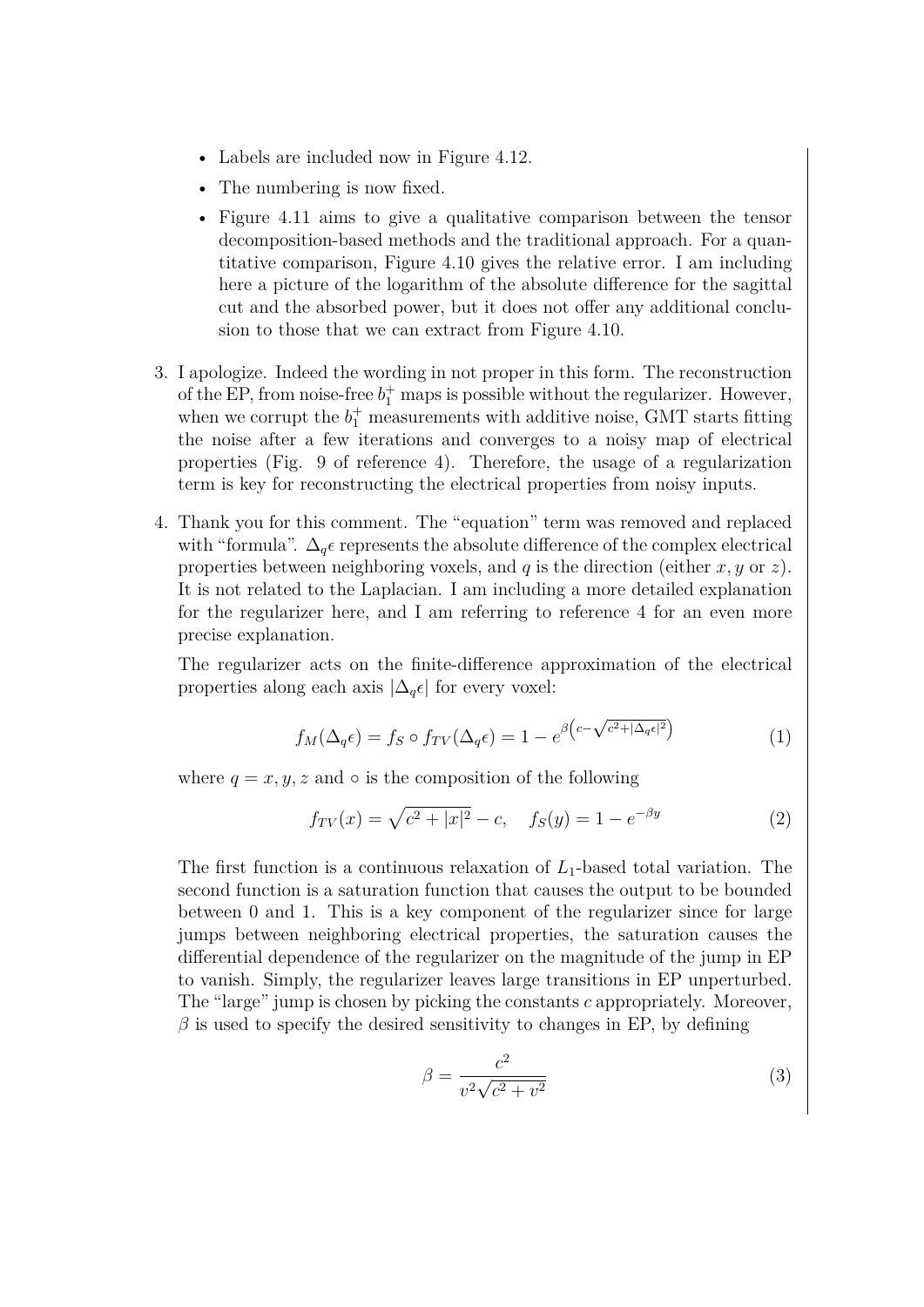Here, *v* is the smallest possible jump in the electrical properties that is expected to be clarified by GMT during the reconstruction and is set for each scatterer accordingly. The final form of the regularizer is

$$
f_r(\epsilon) = \frac{1}{3N_v^{\frac{2}{3}}} \sum_{\mathbf{n} \in N_v} \sum_{q \in \{x, y, z\}} f_M(|\Delta_q \epsilon_n|), \tag{4}
$$

where  $N_v$  denotes the voxels of the scatterer. This additive term to the cost function is the average over all voxels after the nonlinear transformation *f<sup>M</sup>* is applied to each voxel and along each axis.

I note that I used the regularizer as a black-box, and therefore I thought it is better to refer to the original article for additional information on it and focus mostly on the coil designs in this chapter.

I appreciate your recommendation for a formal thesis defense. Your report provides great motivation for the continuation of my research.

Sincerely, Ilias Giannakopoulos



Figure 1: The logarithm of the absolute difference of the absorbed power, between the Tucker decomposition-based approaches (left HOSVD, right HOSVD+CP) and the traditional one. Results are shown for a sagittal cut, and refer to the simulations of Figure 4.11

## **Prof. Sergey Rykovanov**

Thesis by Ilias Giannakopoulos is devoted to developing of novel methods for nu-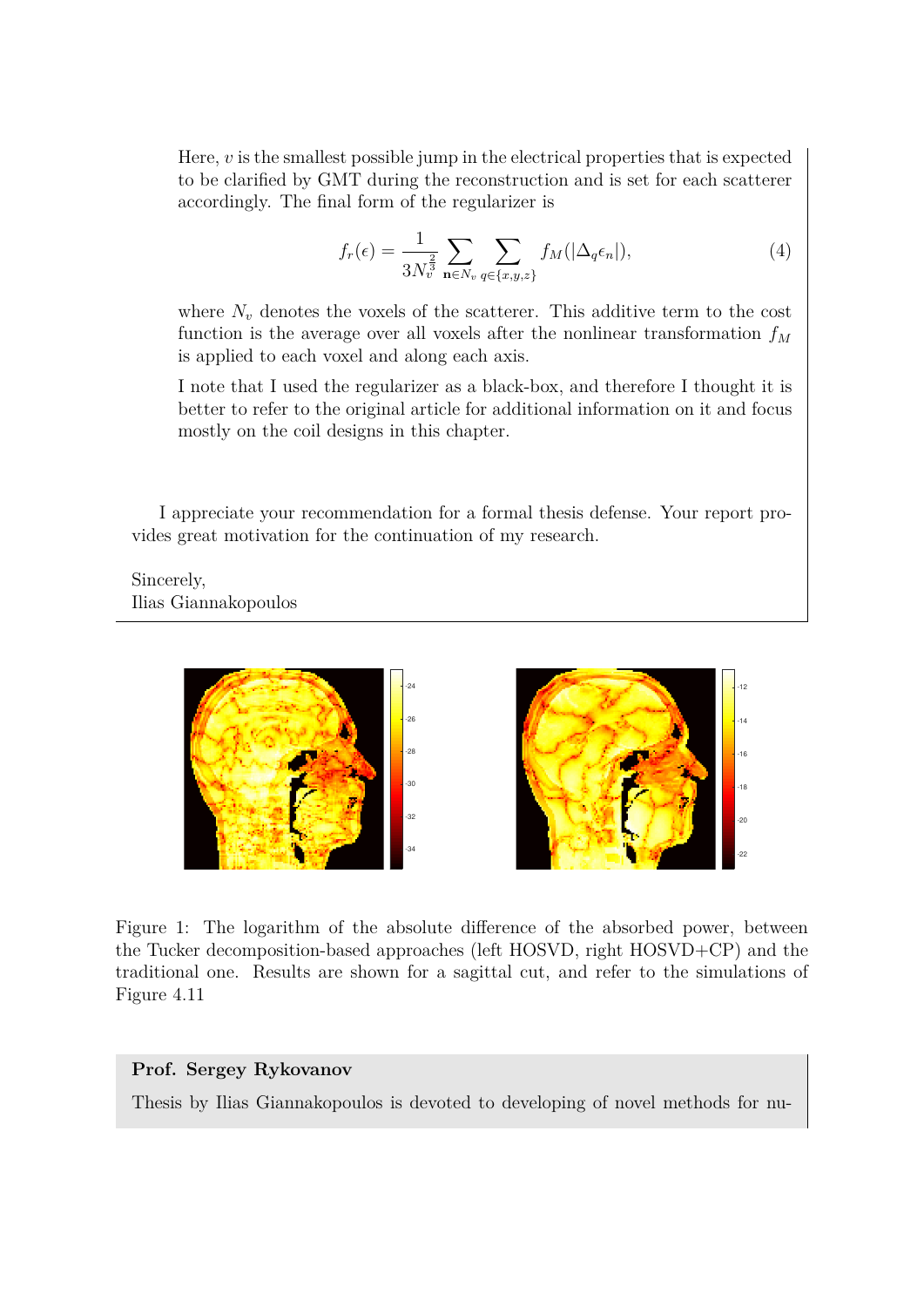merical modeling of electromagnetic phenomena for biomedical applications. The candidate shows excellent knowledge of the topic with an extensive and appropriate review given in the overall introduction and in the beginning of each chapter. Novel data compression methods based on tensor decomposition allowed the candidate to significantly speed up the calculation of the inverse electromagnetic problems using both CPUs and GPUs. The structure is well assembled, the thesis is well written, I only have minor comments and some additional questions more for my own education.

Biomedical applications using electromagnetic waves (for example, body screening that can help cancer detection) are of great importance for the humankind. The computational problems that arise are very challenging due to several reasons: numerical volume (i.e. massive computational grids), ill-posed problems. Having a tool that can do the calculations fast, correct and effective is definitely an important development. This is exactly what is performed in research done throughout Ilias's thesis. The topic of dissertation is actual, interesting, challenging and definitely deserves to be reviewed and (successfully) defended.

Main problems of the numerical solution of electromagnetic scattering are well identified already in the introduction of the thesis and later elaborated in details during the main part. Due to the single magnetic field frequency, one can use Helmholtz equation approximation to the full set of Maxwell's equations. In turn, one can then use the known Green's functions of the Helmholtz equation to turn the PDEs into the integral form and use methods like JVIE, DVIE etc. Later, in Chapter 4 where one of the main results are presented, Ilias applies tensor decomposition methods to speed up the VIE method. Methods used throughout the thesis are definitely relevant, not to say the only possible ones for the linear situation where magnetic field has only one frequency. I especially appreciated the usage of compression methods and transferring the simulations to GPUs.

Healthcare is one of the most important areas to be considered. Siemens has recently upgraded their machines to have magnetic field with the strength of 7 Tesla which makes full body screening much faster and more precise. Results of the thesis will further help the scientist to make biomedical analysis faster and more precise. I think the results are significant, definitely deserving a PhD after successful defense. New numerical methods (especially compression of data, GPU usage and deep learning approach) presented in the thesis also have the potential to become commercial and licensed.

As mentioned before, results obtained within this thesis are applicable in healthcare, which is very important and relevant in the modern days.

As far as I can tell, Ilias has 8 publications in peer-reviewed international journals, quality is definitely high.

The summary of issues to be addressed before/during the thesis defense:

1. List of abbreviations and notations is not complete, there are some abbreviations in the text that are not within this list. Moreover, there is such a number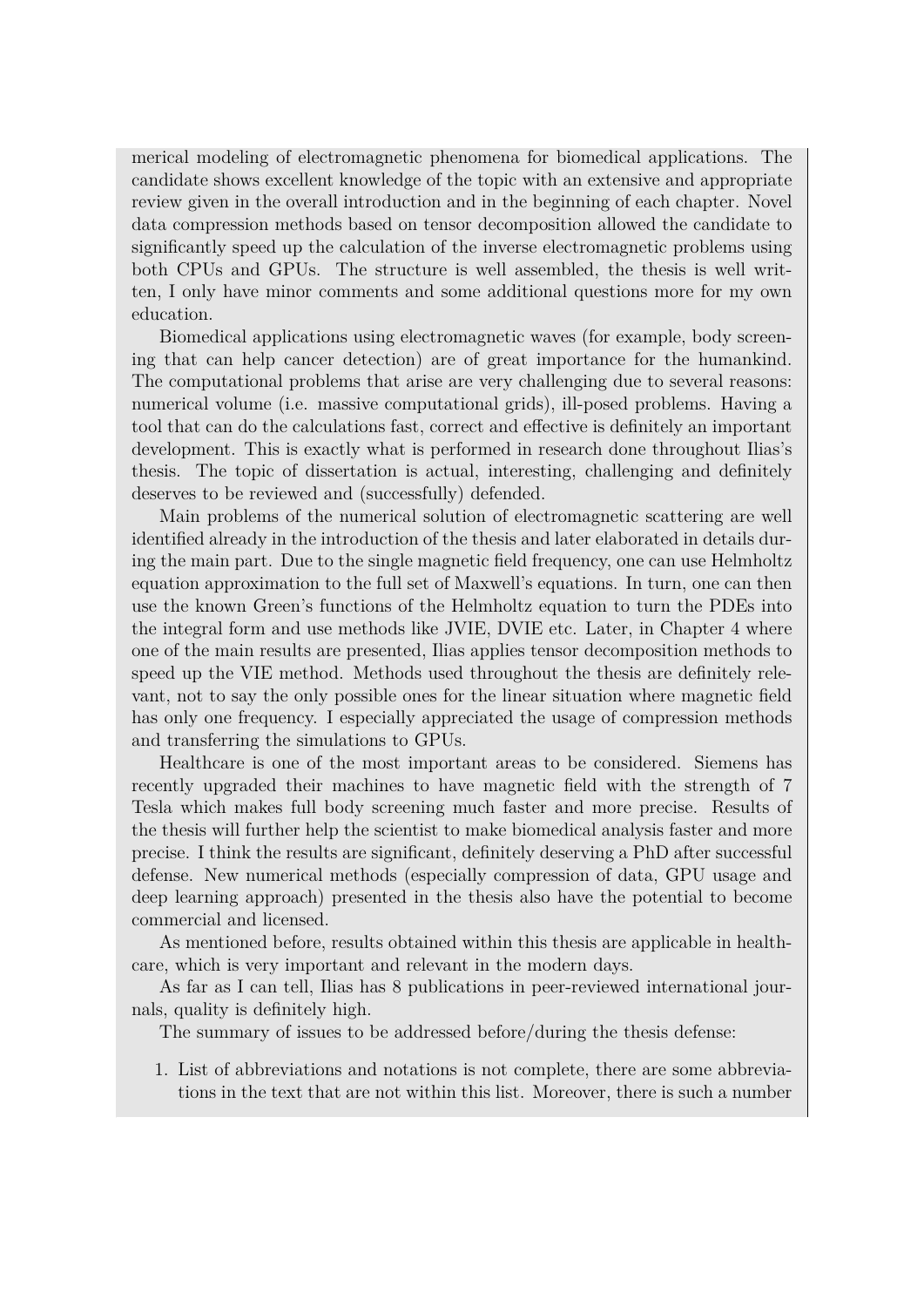of abbreviations that it is really hard to read the thesis for the unprepared reader – you have to constantly go back and forth to the list to check what things mean. In future, I would advise to make texts more user friendly. This is a comment, which does not need to be addressed.

- 2. On page 3, there is a claim that "... MARIE and the MARIE 2.0 can produce reasonable EM field estimations in minutes." At this point it is not clear about the size of the object under discussion and I believe the time estimate will change whether this is a finger of a full body. This can be adjusted.
- 3. On page 26, there is a sentence: "Regrettably, accurate solutions exist for perfect spheres..." This is a very bold statement and I would avoid such statement in texts. For example, without any comments given in the thesis I can immediately contradict this statement by saying that there are exact solutions for the case of a cylinder. This statement should be adjusted.
- 4. On page 26, there is a sentence about FDTD: "... solution is obtained with some preprocessing." Having been working with FDTD for years I do not really understand this statement yet. This should be extended and clarified.
- 5. Page 28, equation 2.38, does norm of 'a's have to be strictly larger than 0?
- 6. On the same page not all quantors are explained, for example in eq. 2.40.
- 7. Figures 3.7-3.10 there is a typo in Figures caption "Radiattion" and typos in the text: "Radiattion" and "azimuthail". "Azimuthail" also appears in text on page 48.
- 8. Figure 3.15, text is not readable at all, font size has to increase or some of the curves have to be removed. Caption and axes labels are also not readable.
- 9. Same for Figure 3.16
- 10. Merely nitpicking to make thesis perfect: In the reference list, the style of citations is not constant. Sometimes there is "Nature" and sometime "nature" (i.e. ref 121). Ref. 155 refers to a paper in German, so german spelling rules should be applied: " ... zur Optik ... Medien, ... Metalloesungen", Annalen der Physik. This is a very minor comment that can be applied or not upon decision of the candidate.

## **Replies**

Dear prof. Sergey,

I wholeheartedly thank you for your very precise and careful review of my thesis and for your positive feedback. Please find below the responses for each of the issues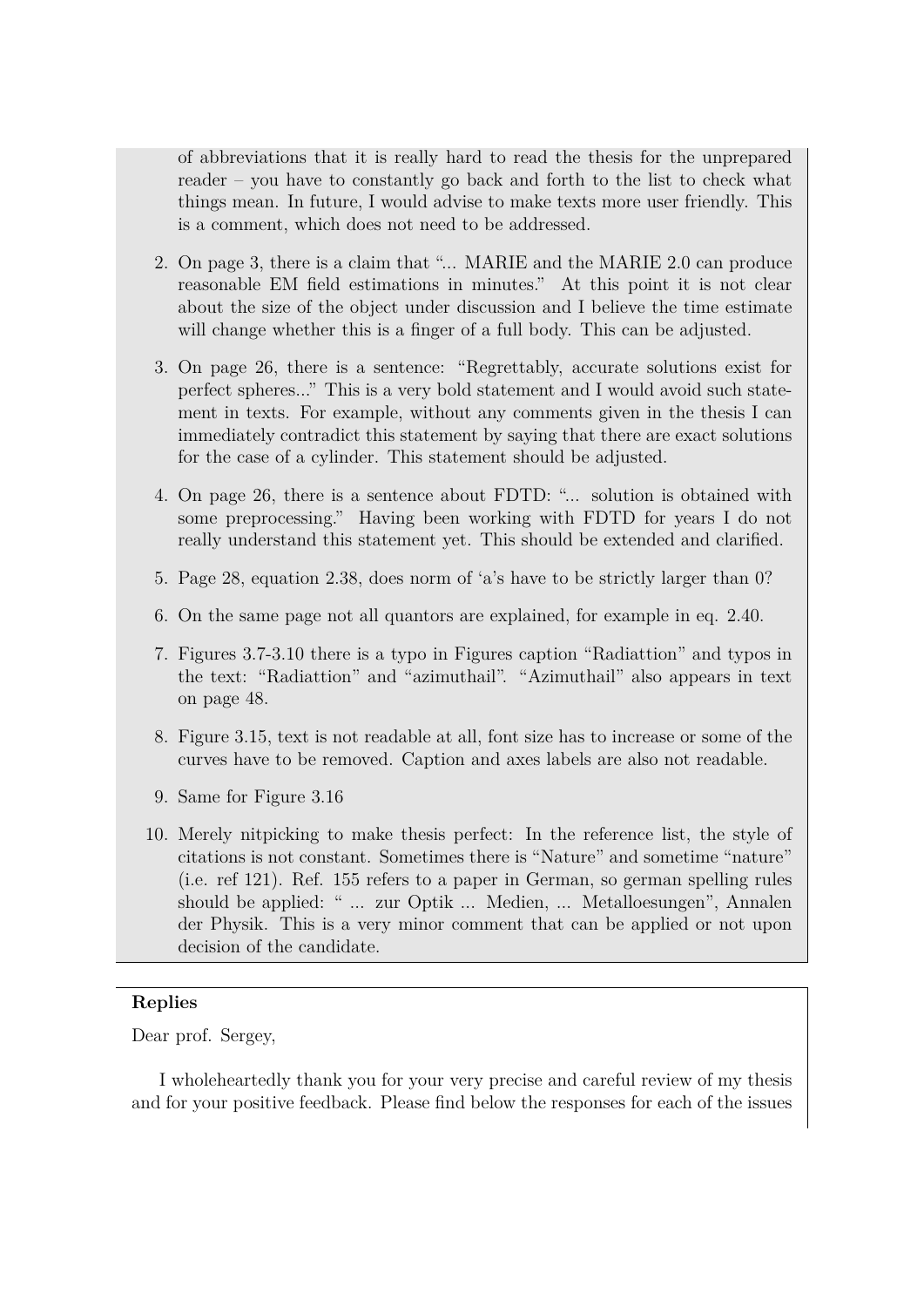you found on my thesis. I am including the exact adjustments I did on my thesis as well, where needed, with *italic* font, below the response.

- 1. I have filled the list of abbreviations with the missing ones. I apologize for the inconvenience that the long list caused. I will keep your comment in mind for future publications and scientific reports.
- 2. The claim is indeed misleading. It is aimed at head models of clinical resolutions (5mm<sup>3</sup> - 2mm<sup>3</sup> ). I have adjusted it accordingly. *(MARIE) [22-24] and the MARIE 2.0 (soon the be released) [2,6] can produce*

*reasonable EM field estimations in minutes for the analysis of a realistic human head model of clinical voxel resolution* (5mm<sup>3</sup> *up to* 2mm<sup>3</sup> )

3. Indeed the statement is partially correct. I modified it to include the case of cylinders and changed the wording. I am not entirely sure, but, I think the electrostatic problem is also solved analytically for infinitely long cones.

*Regrettably, analytical solutions exist only for perfect spheres with stratified media layers and infinitely long cylinders, based on the Mie Series approach [138].*

4. I apologize, the statement is oversimplified. The postprocessing term was meant for open scattering problems, where specific absorption boundary and radiation conditions should be included in the computations.

*These time-domain methods (i.e., finite difference time domain method, FDTD [142-144]) mimic the spatio-temporal behavior of the EM fields. Specifically, the EM fields are computed and stored in the 3D space and the respective computational space should be terminated due to the limited capability of storage in the computer's memory. As a result, these methods are optimal by definition for closed problems, while for the case of open scattering problems, specific absorption boundary and radiation conditions should be included.*

- 5. If the *L*<sup>1</sup> norm of **a** is equal to zero, then all the terms of the vector would have to be zero. This case appears if *g* is zero, meaning that we do not have any excitation for the problem of interest or a zero right-hand-side for the system, and practically there is no reason to solve it since there won't be any scattering field. I do not see a reason why equality with zero cannot be included. Some textbooks are strict on inequality, while others do not include it. I will follow the notations of ref. 154 and include equality as well.
- 6. I have filled the missing information in the equation and added a description for the inner product below it.